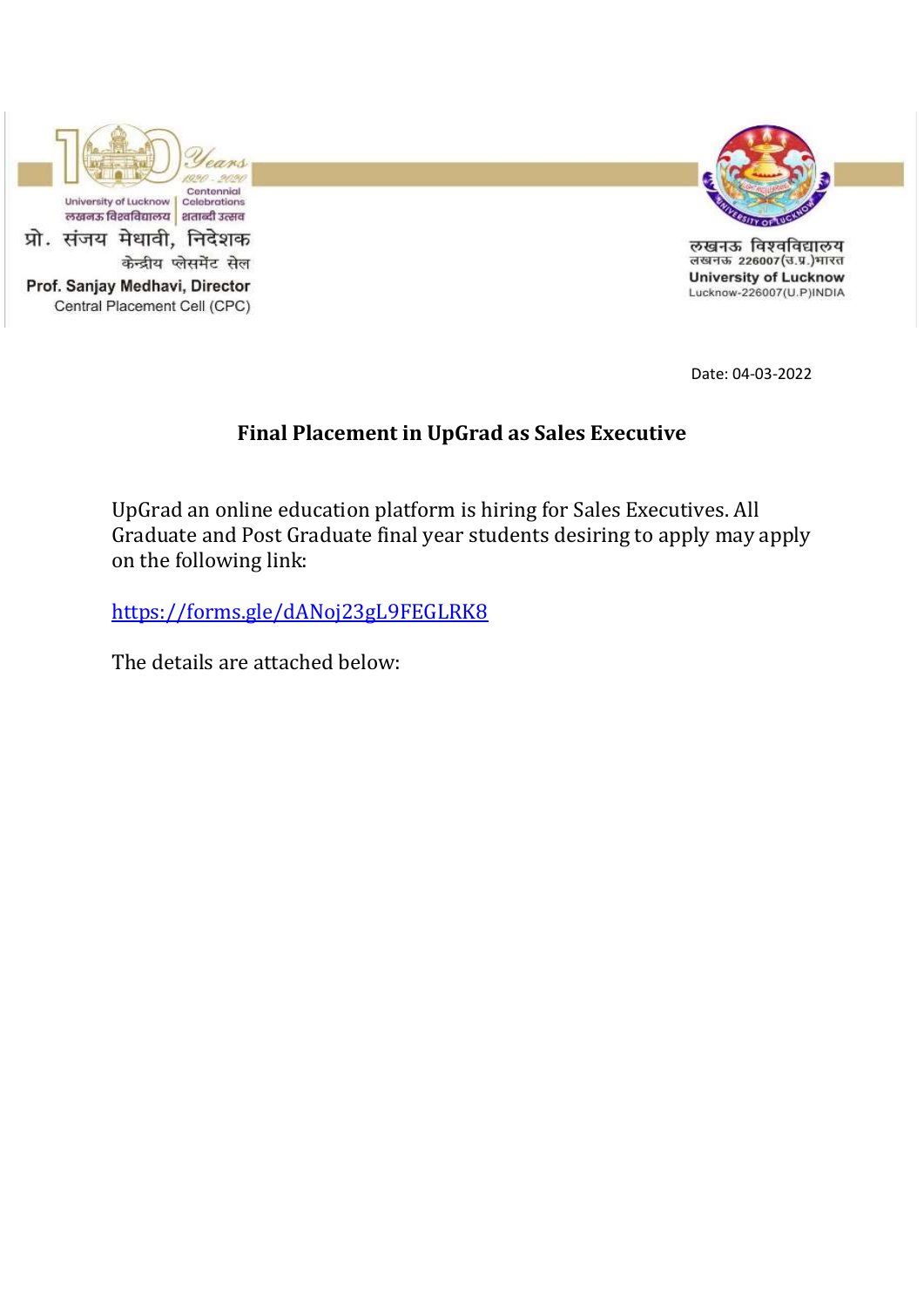## upGrad

| <b>Position</b> | <b>Associate Admission Counsellor</b> | <b>Job Location</b> | Mumbai, Noida, Hyderabad                                                                                       |  |
|-----------------|---------------------------------------|---------------------|----------------------------------------------------------------------------------------------------------------|--|
|                 | Qualification Any Graduate/PG         | <b>CTC</b>          | Post Graduate: 4LPA (Fixed) + 4 LPA<br>$\vert$ (Variable)<br>Under Graduate: 3.5LPA(fixed)+4<br> LPA(Variable) |  |

| Company         | About Us                                                                                                                                                       |  |  |  |
|-----------------|----------------------------------------------------------------------------------------------------------------------------------------------------------------|--|--|--|
| <b>Overview</b> | upGrad is an online education platform building the careers of tomorrow by offering the most                                                                   |  |  |  |
|                 | industry-relevant programs in an immersive learning experience. Our mission is to create a new                                                                 |  |  |  |
|                 | digital-first learning experience to deliver tangible career impact to individuals at scale. upGrad                                                            |  |  |  |
|                 | currently offers programs in Data Science, Machine Learning, Product Management, Digital                                                                       |  |  |  |
|                 | Marketing, and Entrepreneurship, etc. upGrad is looking for people passionate about                                                                            |  |  |  |
|                 | management and education to help design learning programs for working professionals to stay<br>sharp and stay relevant and help build the careers of tomorrow. |  |  |  |
|                 | upGrad was awarded the Best Tech for Education by IAMAI for 2018-19                                                                                            |  |  |  |
|                 | upGrad was also ranked as one of the Linked In Top Startups 2018: The 25 most sought-                                                                          |  |  |  |
|                 | after startups in India                                                                                                                                        |  |  |  |
|                 | upGrad was earlier selected as one of the top ten most innovative companies in India<br>by FastCompany.                                                        |  |  |  |
|                 | We were also covered by the Financial Times along with other disruptors in Ed-Tech                                                                             |  |  |  |
|                 | upGrad is the official education partner for Government of India - Startup India<br>٠                                                                          |  |  |  |
|                 | program                                                                                                                                                        |  |  |  |
|                 | Our program with IIIT B has been ranked $#1$ program in the country in the domain of<br>$\bullet$                                                              |  |  |  |
|                 | <b>Artificial Intelligence and Machine Learning</b>                                                                                                            |  |  |  |

| <b>Job Description</b> | <b>Role Summary</b><br>Individual with outstanding English communication skills (written and verbal), interpersonal<br>and presentation skills. We are looking out for candidates who can handle pressure, in a highly<br>revenue/number driven culture and the responsibility lies on your shoulder.                                                                                                                                                                                                                                                                                                                                                                                                                                                                                                                                                                                                                                                                                                                                                                                                                                                                                                                                                               |  |  |  |  |
|------------------------|---------------------------------------------------------------------------------------------------------------------------------------------------------------------------------------------------------------------------------------------------------------------------------------------------------------------------------------------------------------------------------------------------------------------------------------------------------------------------------------------------------------------------------------------------------------------------------------------------------------------------------------------------------------------------------------------------------------------------------------------------------------------------------------------------------------------------------------------------------------------------------------------------------------------------------------------------------------------------------------------------------------------------------------------------------------------------------------------------------------------------------------------------------------------------------------------------------------------------------------------------------------------|--|--|--|--|
|                        | <b>Roles &amp; Responsibilities</b>                                                                                                                                                                                                                                                                                                                                                                                                                                                                                                                                                                                                                                                                                                                                                                                                                                                                                                                                                                                                                                                                                                                                                                                                                                 |  |  |  |  |
|                        | Being a mentor and guide, who potential learners can look up to for career advice.<br>$\bullet$<br>Counselling potential learners, helping them plan their career path and understanding how<br>$\bullet$<br>upGrad can catalyse their career.<br>Carrying weekly enrollment/revenue and collection targets.<br>$\bullet$<br>Establishing the uniqueness and effectiveness of upGrad's model of online/blended<br>$\bullet$<br>learning.<br>Owning the complete sales closing life cycle for leads assigned to you. This includes making<br>$\bullet$<br>phone/video calls, product demonstration, sales closing and post-sales relationship<br>management.<br>Maintaining a detailed database of all the interactions on the CRM with the leads and<br>$\bullet$<br>providing constant feedback to the marketing team on lead quality.<br>Minimum of 100+ Dials every day with 40+ Connects.<br>$\bullet$<br>2 hours of talk time on an average per day & 1 Video Session<br>$\bullet$<br>2 enrolled students per week.<br>$\bullet$<br>Weekly revenue targets to be met consistently.<br>$\bullet$<br><b>Work Location &amp; Working Days</b><br>Mandatory Work from Office Role from Day 1<br>$\bullet$<br>Tuesday - Sunday Cycle (Monday Week Off)<br>$\bullet$ |  |  |  |  |
|                        |                                                                                                                                                                                                                                                                                                                                                                                                                                                                                                                                                                                                                                                                                                                                                                                                                                                                                                                                                                                                                                                                                                                                                                                                                                                                     |  |  |  |  |

## upGrad Education Private Limited